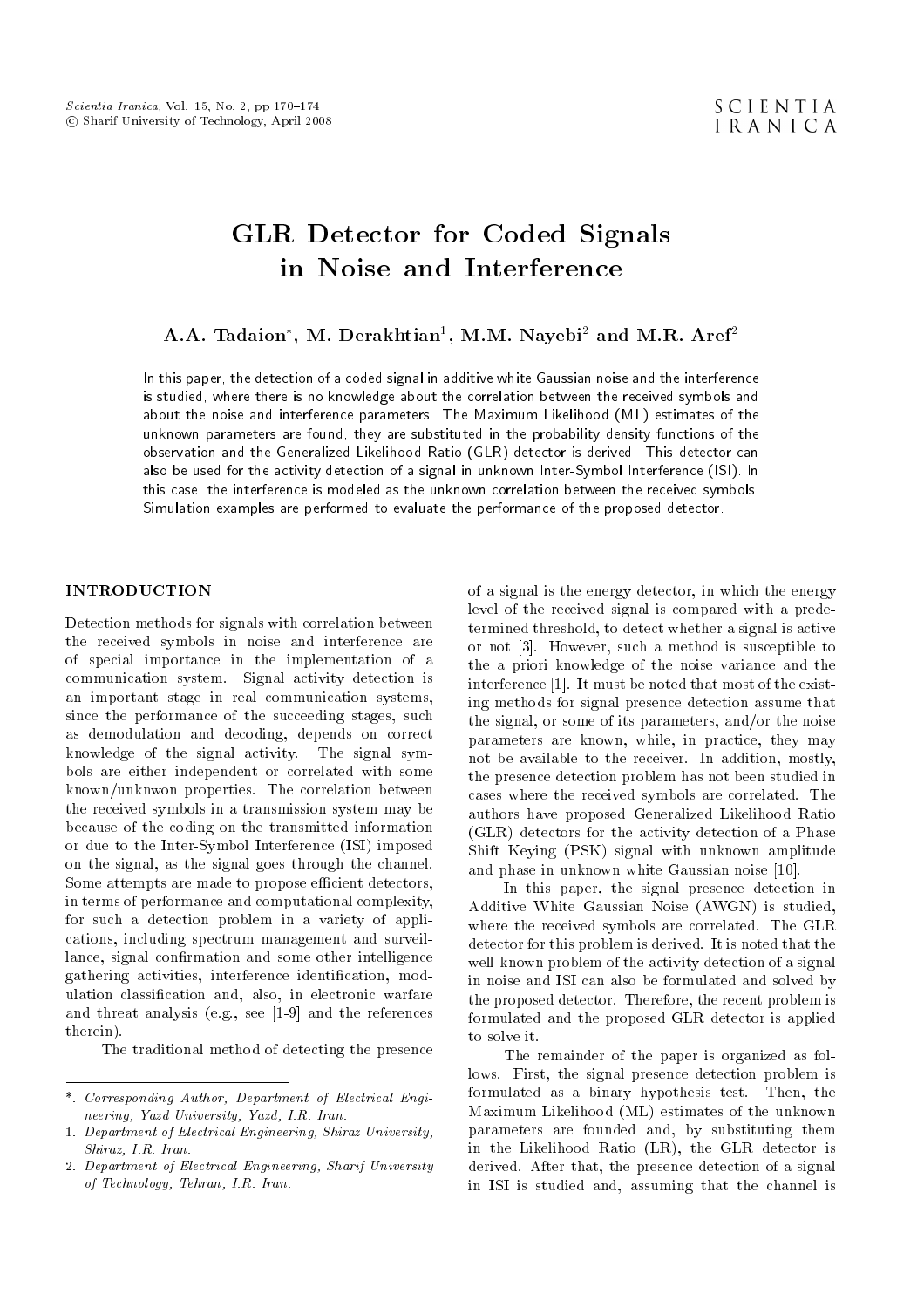unknown, the GLR solution is proposed. No assumption is made of the signal in this derivation and some simulation examples and their results are reported to evaluate the performance of the presented detector. Finally, the paper is concluded.

### PROBLEM FORMULATION

The desired problem is modeled as a binary hypothesis testing problem. In hypothesis  $\mathcal{H}_0$ , the samples of the white Gaussian noise that are independent are received. In this hypothesis, no assumption of receiving the signal is made. The white Gaussian noise samples are of the zero mean and unknown variance,  $\sigma^2$ . In hypothesis  $\mathcal{H}_1$ , the signal is received in AWGN. The transmitted symbols are assumed to be chosen from a symmetric constellation, such as a PSK family or some QAM (Quadrature Amplitude Modulation), such as 16QAM. The assumption is that the received symbols are correlated. For instance, the transmitter uses a coding that is unknown for the receiver and, so one can assume that the received symbols are the samples of a Gaussian process with zero mean and unknown covariance matrix R. In this formulation, ISI is not assumed, the receiver noise is additive white Gaussian and independent of the signal. The hypothesis testing problem is, then, as follows:

$$
\begin{cases} \mathcal{H}_0: \mathbf{r}[k] = \mathbf{u}[k], & \text{the signal is absent,} \\ \mathcal{H}_1: \mathbf{r}[k] = \mathbf{v}[k], & \text{the signal is present,} \end{cases}
$$

$$
k = 0, \dots, K - 1,
$$
 (1)

where  $\mathbf{r}[k] = [r_0[k], \cdots, r_{N-1}[k]]^T$  is the baseband representation of the received signal vector in the kth time interval (that can be anywhere in the received sequence),  $\mathbf{u}[k] = [u_0[k], \cdots, u_{N-1}[k]]^T \sim \mathcal{N}(\mathbf{0}, \sigma^2 I_N),$ in hypothesis  $\mathcal{H}_0$ , is the complex white Gaussian noise with zero mean and unknown variance  $\sigma^2$ . In hypothesis  $\mathcal{H}_1$ ,  $\mathbf{v}[k] = [v_0[k], \cdots, v_{N-1}[k]]^T \sim \mathcal{N}(\mathbf{0}, R)$ represents the correlated signal symbols plus AWGN. Since the modulated signal samples are correlated, due to the coding applied to them, the signal plus noise in hypothesis  $\mathcal{H}_1$  is modeled as a Gaussian process with zero mean and covariance matrix  $R$ . In addition, the observation data is considered as some N-blocks, which is necessary for the estimation of the covariance matrix,  $R$  (see e.g. [11]).

# GENERALIZED LIKELIHOOD RATIO DETECTOR FOR CODED SIGNALS

According to the Neyman-Pearson criteria, the optimal test is obtained by constructing the LR and comparing it with a threshold. This threshold is adjusted, such that the Probability of False Alarm,  $(P<sub>fa</sub>)$ , be less than a predetermined value. In composite hypothesis testing problems, where one or both of the hypotheses contain unknown parameters, if the constructed test maximizes the Probability of Detection  $(P_d)$  for all values of the unknown parameters, the detector is Uniformly Most Powerful (UMP) test. However, the UMP test does not exist for all composite hypothesis testing problems [12]. Therefore, the UMP tests are looked for within the class of invariant tests or unbiased tests, namely, UMP Invariant (UMPI) or UMP Unbiased (UMPU) tests, respectively. The other well-known test is the GLR test, which mostly performs close to optimum [10]. In this detector, the ML estimates of the unknown parameters are substituted in the likelihood ratio and the resulting likelihood ratio is compared with a threshold [13].

In the following, to derive the GLR detector for Equation 1, the ML estimates of the unknown parameters,  $\sigma^2$  and  $R$  are substituted, under each hypothesis in the probability density functions (pdfs) of the observation under each hypothesis and the LR is constructed. The pdf of the observation signals under the hypotheses,  $\mathcal{H}_0$  and  $\mathcal{H}_1$ , are as follows:

$$
f(\mathbf{r}[0], \cdots, \mathbf{r}[K-1]; \mathcal{H}_0)
$$
  
= 
$$
\frac{1}{(2\pi\sigma)^{2KN}} \exp\left\{-\frac{1}{\sigma^2} \sum_{k=0}^{K-1} \mathbf{r}^H[k] \mathbf{r}[k]\right\},
$$
 (2a)

$$
f(\mathbf{r}[0], \cdots, \mathbf{r}[K-1]; \mathcal{H}_1)
$$
  
= 
$$
\frac{1}{((2\pi)^{2N}|R|)^K} \exp\left\{-\sum_{k=0}^{K-1} \mathbf{r}^H[k]R^{-1}\mathbf{r}[k]\right\},
$$
(2b)

where  $(.)^H$  is the conjugate transpose and || is the determinant of the matrix. In the following, the ML estimates of the unknown parameters,  $\sigma^2$  and R, will be found. Taking the natural logarithm of both sides of Equation 2b, one has:

$$
\ln f(\mathbf{r}[0], \cdots, \mathbf{r}[K-1]; \mathcal{H}_0)
$$
  
=  $-KN \ln(4\pi^2 \sigma^2) - \frac{1}{\sigma^2} \sum_{k=0}^{K-1} \mathbf{r}^H[k] \mathbf{r}[k],$  (3)

and by taking the derivation of the recent equation, with respect to  $\sigma^2$ , the ML estimate of the  $\sigma^2$  will be as follows:

$$
\widehat{\sigma^2} = \frac{1}{KN} \sum_{k=0}^{K-1} \mathbf{r}^H[k] \mathbf{r}[k].
$$
 (4)

In order to find the ML estimate of  $R$ , by taking the natural logarithm of both sides of Equation 2b and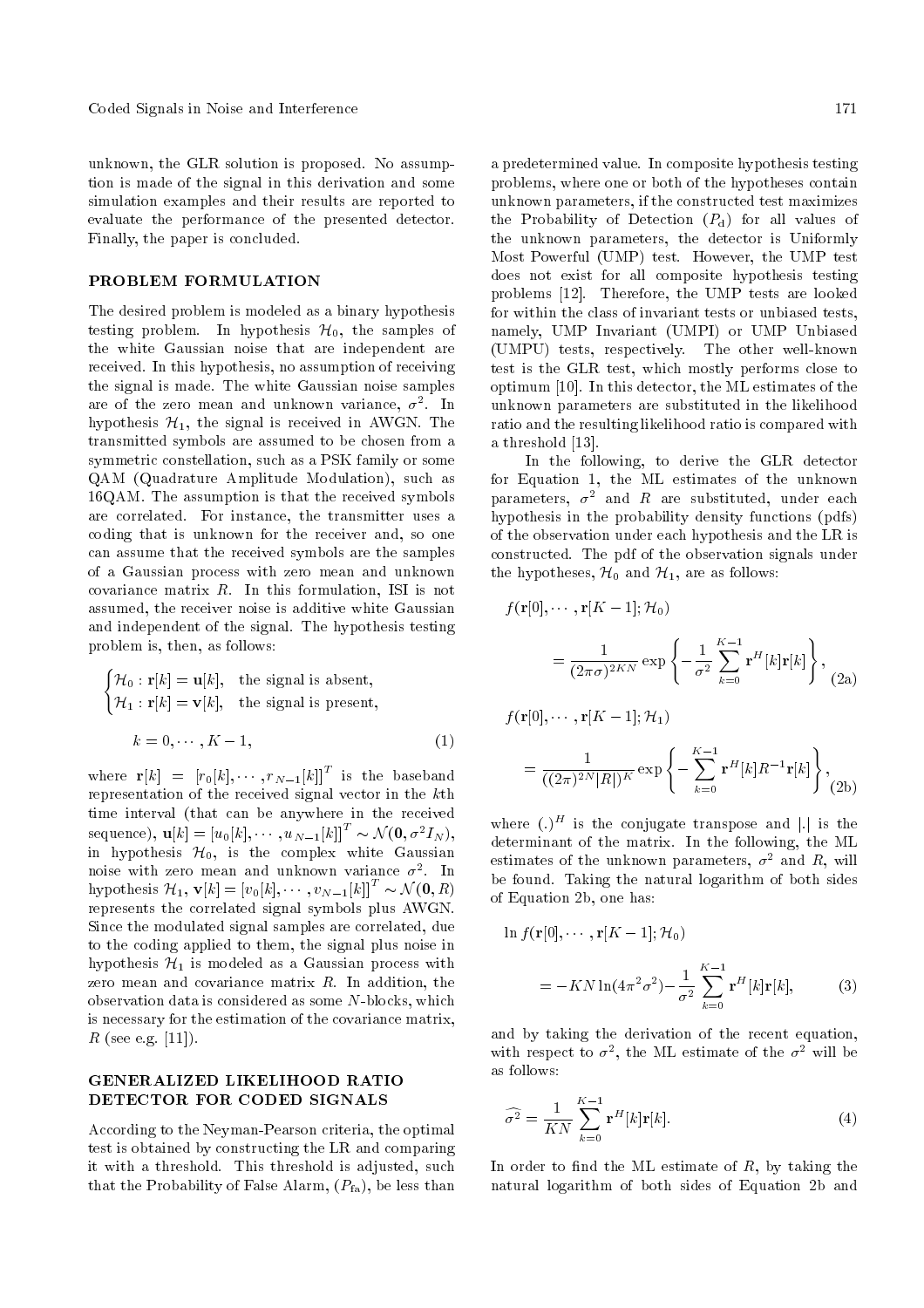since one has:

$$
\sum_{k=0}^{K-1} \mathbf{r}^H[k]R^{-1}\mathbf{r}[k] = \text{trace}\left(R^{-1}\sum_{k=0}^{K-1} \mathbf{r}[k]\mathbf{r}[k]^H\right),\,
$$

the following is reached:

$$
\ln f(\mathbf{r}[0], \cdots, \mathbf{r}[K-1]; \mathcal{H}_1)
$$
  
= -2NK ln(2\pi) - K ln(|R|)  
- trace  $\left(R^{-1} \sum_{k=0}^{K-1} \mathbf{r}[k] \mathbf{r}[k]^H\right)$ . (5)

If one takes the derivation of the recent equation with respect to R, from the identities  $(\partial/\partial R) \ln(|R|) = R^{-1}$ and:

$$
\frac{\partial}{\partial R} \operatorname{trace} \left( R^{-1} \sum_{k=0}^{K-1} \mathbf{r}[k] \mathbf{r}[k]^H \right)
$$

$$
= R^{-1} \sum_{k=0}^{K-1} \mathbf{r}[k] \mathbf{r}[k]^H R^{-1},
$$

one obtains:

$$
\hat{R} = \frac{1}{K} \sum_{k=0}^{K-1} \mathbf{r}[k] \mathbf{r}^H[k].
$$
\n(6)

Substituting Equaion 4 in Equation 2a and Equation 6 in Equation 2b, respectively, the likelihood ratio is as follows:

$$
f(\mathbf{r}[0], \cdots, \mathbf{r}[K-1]; \mathcal{H}_1)|_{(6)} = \frac{\left(\widehat{\sigma^{2N}}\right)^K e^{-N}}{|\hat{R}|^K e^{-NK}}
$$

$$
= \left(\frac{\left(\frac{1}{NK}\sum_{k=0}^{K-1} \mathbf{r}^H[k]\mathbf{r}[k]\right)^N}{\frac{1}{K}\sum_{k=0}^{K-1} \mathbf{r}[k]\mathbf{r}[k]}\right)^K e^{N(K-1)}, \quad (7)
$$

where  $a|_{(.)}$  means substituting the results of equations numbered by  $(.)$  in the expression of a. After removing constants and, since  $x^{KN}$  is an increasing function of  $x$ , comparing the above likelihood ratio with the threshold,  $T^{KN}$ , is equivalent to comparing:

$$
\frac{\frac{1}{NK}\sum\limits_{k=0}^{K-1}\mathbf{r}^{H}[k]\mathbf{r}[k]}{\left(\frac{1}{K}\middle|\sum\limits_{k=0}^{K-1}\mathbf{r}[k]\mathbf{r}^{H}[k]\middle|\right)^{\frac{1}{N}}},
$$

with threshold  $T$ . By dropping the constants (that can be absorbed in the threshold) and taking the Nth root, the GLR test rejects  $\mathcal{H}_0$ , if:

$$
L_{\rm GLR}(\mathbf{r}) = \frac{\text{trace}(S)}{|S|^{\frac{1}{N}}} > \eta_{\rm GLR},\tag{8}
$$

where  $S = \sum_{k=1}^{K-1}$  $\sum_{k=0}$  **r**[k]**r**<sup>H</sup>[k] and trace(.) is the trace of the

matrix. Therefore, in order to determine if the received signal does contain a coded signal or is only noise, one can construct the matrix, S, and compare the ratio of Equation 8 with a threshold. The threshold,  $\eta_{\text{GLR}}$ , in this detector is obtained, based on the maximum allowable value of the probability of false alarm,  $P_{fa}$ ; i.e. the threshold is selected, such that the  $P_{fa}$  does not exceed a pre-determined value. It must be noted that the detection threshold is independent of the SNR and can be obtained by a Monte-Carlo simulation.

The model used in this problem can also be used for the detection of a signal that is passed through an ISI channel. In the following section, the corresponding detector is proposed.

# GENERALIZED LIKELIHOOD RATIO DETECTOR IN THE PRESENCE OF ISI

In this case, in the null hypothesis,  $\mathcal{H}_0$ , one only receives noise and, in the other hypothesis,  $\mathcal{H}_1$ , he receives the signal that is passed through an ISI channel. Assuming that one sample is available at each symbol interval, the received signal is:

$$
r_p = \sum_{l=0}^{L-1} h_l s_{p-l} + n_p, \tag{9}
$$

where  $s_p$  are the received symbols and  $h_l, l = 0, \cdots, L-$ 1 are the unknown channel coefficients of a Finite Impulse Response (FIR) channel. The elements of the covariance matrix of the received signal in hypothesis  $\mathcal{H}_1$  are as follows:

$$
E(r_p r_m^H) = \sum_{l=0}^{L-1} \sum_{t=0}^{L-1} h_l h_t^H E(s_{p-l} s_{m-t}^H) + \sigma^2 \delta[p-m]
$$
  
= 
$$
\sum_{t=0}^{L-1} h_{t+(p-m)} h_t^H + \sigma^2 \delta[p-m].
$$
 (10)

For instance, if  $L = 3$ , the covariance matrix of the received signal is as follows:

$$
R = \begin{bmatrix} |h_0|^2 + |h_1|^2 + |h_2|^2 + \sigma^2 & h_0 h_1^H + h_1 h_2^H \\ h_1 h_0^H + h_2 h_1^H & |h_0|^2 + |h_1|^2 + |h_2|^2 + \sigma^2 \\ h_2 h_0^H & h_1 h_0^H + h_2 h_1^H \end{bmatrix}
$$

$$
h_0 h_2^H
$$

$$
h_0 h_1^H + h_1 h_2^H
$$

$$
|h_0|^2 + |h_1|^2 + |h_2|^2 + \sigma^2
$$

$$
(11)
$$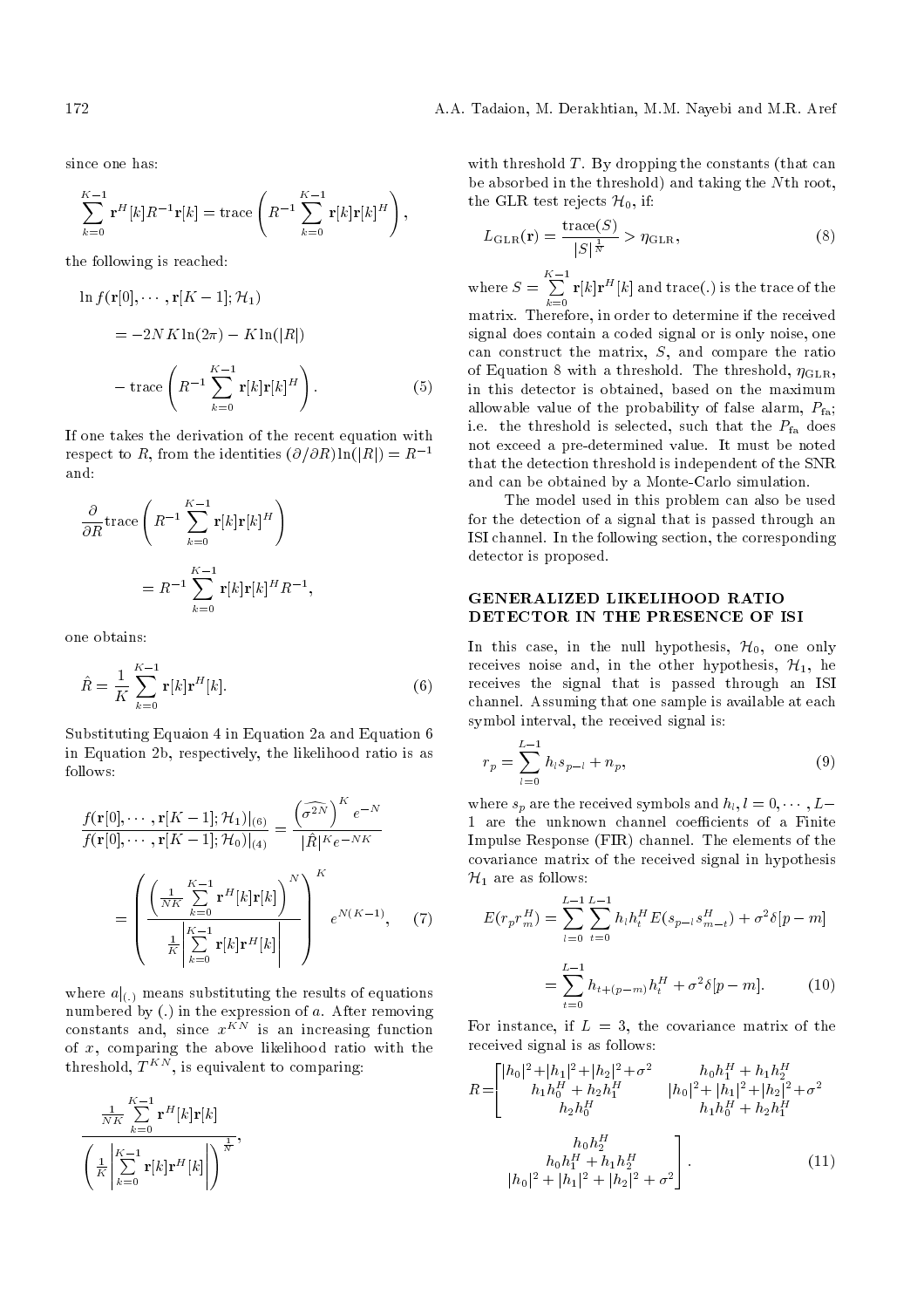It must be noted that the symbols of the received signal are considered as independent random variables. The hypothesis testing problem will then be:

$$
\begin{cases} \mathcal{H}_0: \mathbf{r}[k] = \mathbf{n}[k], \\ \mathcal{H}_1: \mathbf{r}[k] = \mathbf{w}[k], \end{cases} \qquad k = 0, \cdots, K - 1, \qquad (12)
$$

where  $\mathbf{n}[k] = [n_0[k], \cdots, n_{N-1}[k]]^T \sim \mathcal{N}(\mathbf{0}, \sigma^2 I_N)$ and  $\mathbf{w}[k] = \left[w_0[k], \cdots, w_{N-1}[k]\right]^T \sim \mathcal{N}(\mathbf{0}, R)$ . The assumption is that  $\mathbf{w}[k]$  and  $\mathbf{w}[m]$  for  $0 \leq k \neq m$  $K-1$  are mutually independent. In order to satisfy this condition, one can choose the N-vectors,  $r[k]$ , from the received signal, such that they are  $N + L$  apart. Note that  $\mathbf{r}[k], 1 \leq k \leq K-1$  are used as the secondary data for the estimation of the covariance matrix and, since they can be chosen anywhere in the received signal sequence, they are chosen in such a way that the first components of **r**[k] and **r**[k + 1], i.e.  $r_0[k]$  and  $r_0[k+1]$ are, at least,  $N+L$  apart from each other in the received signal sequence.

Since there is no assumption of the interference, this detector can also detect the coded signals in unknown interference. Obviously, compared to the previous situations, the lower performance in this case is expected, as the number of unknown parameters is increased.

## SIMULATION RESULTS

The performance of the proposed detector is evaluated by simulations. In the authors' simulations, the threshold in each test is determined experimentally, as follows: The decision statistics for  $10^5$  independent trials in the absence of signal were sorted in ascending order and the threshold was chosen as the  $\%100 \times P_{\text{fa}}$ percentile of the resulting data. For example, for  $P_{fa}$  = 0.01, the threshold is chosen as the  $0.01 \times 10^5 = 10^3$ th ordered data; i.e., such that  $\%100 \times P_{\rm fa}$  of the decision statistics are above the threshold. This threshold is independent of the unknown parameters. Since the threshold is obtained in the null hypothesis,  $\mathcal{H}_0$ , and in this hypothesis, if one divides both the numerator and denominator by  $\sigma^2$ , it is as if the received vectors are divided by  $\sigma$  and are of distribution  $\mathcal{N}(\mathbf{0}, I_N)$ , which is independent of the unknown parameters. Such a detector is called a Constant False Alarm Rate (CFAR) detector. In Figure 1, it is observed that the proposed detector (Equation 8) is CFAR, compared with the energy detector. It is shown that, in contrast to the energy detector, the performance of the proposed GLR detector is constant as the noise variance varies.

Other simulation examples are from the high application problem of the signal detection in ISI. The channel assumed is a channel with the high interference of length 3 and the coefficients  $h = [1, 0.9, 0.8]$ . Figure 2 shows the probability of detection versus the



Figure 1. Performance comparison of the proposed GLR and the energy detector in terms of the probability of false alarm versus the noise variance.



Figure 2. Performance comparison of the proposed GLR for the BPSK signal detection in noise and unknown interference for different values of  $N = 20$ , 30 and  $P_{\text{fa}} = 0.01.$ 

signal amplitude for some values of  $N = 20, 30$ . In these simulations,  $P_{fa} = 0.01$  is assumed and the transmitter uses the Binary PSK (BPSK) modulation. It is observed that, as  $N$  increases, the performance of the detector improves. Similar simulations are performed for Quadrature PSK (QPSK) modulations in Figure 3.

### **CONCLUSION**

In this paper, the presence detection of a coded signal is studied in cases where there is no knowledge about the correlation between the received symbols. A proper